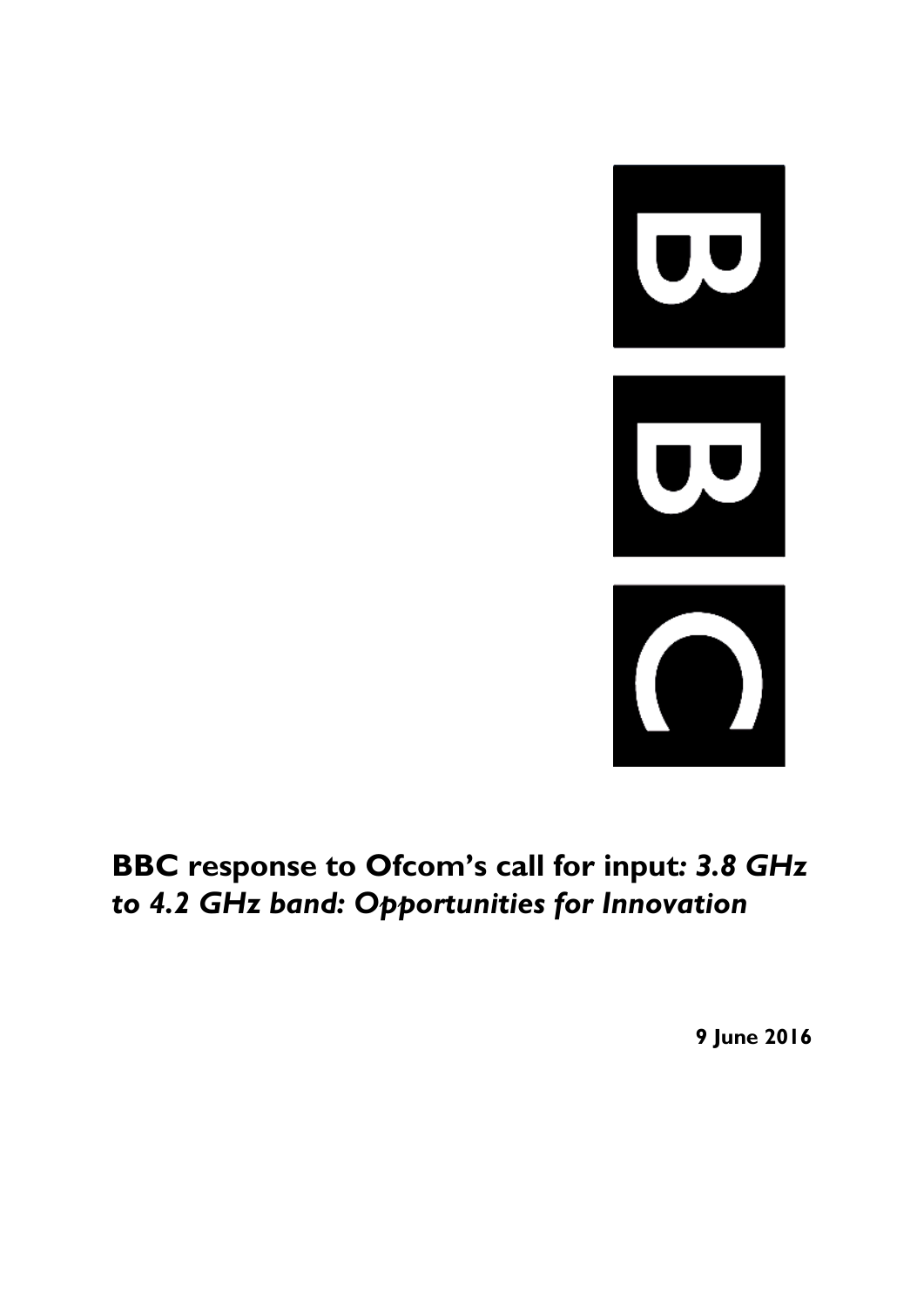## **Overview**

-

- 1. The BBC welcomes the opportunity to respond to Ofcom's '3.8 GHz to 4.2 GHz band: Opportunities for Innovation' call for input. We support Ofcom's sharing initiatives<sup>1</sup> and welcome the opportunity to consider what opportunities there are for innovation in this band.
- 2. The BBC has a direct interest in the 3.8 to 4.2 GHz band. This spectrum is used by both BBC Monitoring and BBC World Service. We hold grants of Recognised Spectrum Access (RSA) in this range for Receive Only Earth Stations (ROES) and we have invested considerably in large antennas at UK sites.
- 3. These operations access a large range of frequencies across satellite spectrum used by broadcasters around the world. Access across the entire band is required by BBC Monitoring for gathering content and other purposes so whatever frequencies are being used can be received. Because we have no control of the frequencies used by other broadcasters, flexibility is essential in order to be able to pick up the required national and international satellite television and radio broadcasts and to be able to change when they change.
- 4. In addition, BBC World Service uses frequencies in the range 3.8 to 4.2GHz for its international content distribution. A number of these services are uplinked from the UK where the service providers also monitor the transmissions at their earth stations. As noted in paragraph 2.33 "the wider 3.6 GHz to 4.2 GHz band is used for downlink communications, often paired with the 5825 MHz to 6725 MHz range for uplink communications." The services are also downlinked in the UK for onward transmission and performance monitoring. Some, but not all, of these sites are directly licenced by the BBC. Currently, the Fixed Satellite Service from 3.8 GHz to 4.2 GHz provides satellite communications for the UK which are of an international nature with links which cross international boundaries. The BBC also uses downlinks in 3.8 to 4.2 GHz outside the UK, with the vast majority being receive-only and therefore unlicensed or unregistered.<sup>2</sup>
- 5. As Ofcom rightly recognise the analysis of the bands' uses and their characteristics of use is an essential part of the sharing process. To take account of the full value use of this spectrum an analysis of usage characteristics in the band would need to include not just licenced transmission, but also downlink and receive only use cases. Without acknowledgement of both uplink and downlinks (inside or outside the UK) an incomplete picture of UK use would emerge. This could lead to poor planning, unintended consequences and harm to existing users.
- 6. We have previously experienced the impact of sharing implemented without full consideration of incumbent spectrum use: BBC Monitoring had to change operations after licences for broadband

<sup>1</sup> The BBC shares its spectrum holdings (e.g. PMSE licences for peak demand events) and has committed significant resources to assisting Ofcom with new spectrum sharing opportunities through the White Space Devices project.

 $2$  Typically there is no requirement or facility for receive only uses to be licensed or registered. Within the UK, after RSAs for ROES were introduced in 2011, the BBC's monitoring facilities were provided with a mechanism to limit the possibility of interference from sharing with terrestrial services. All other sites used by BBC are subject to the relevant licences or RSA for ROES as appropriate to the service provider and location.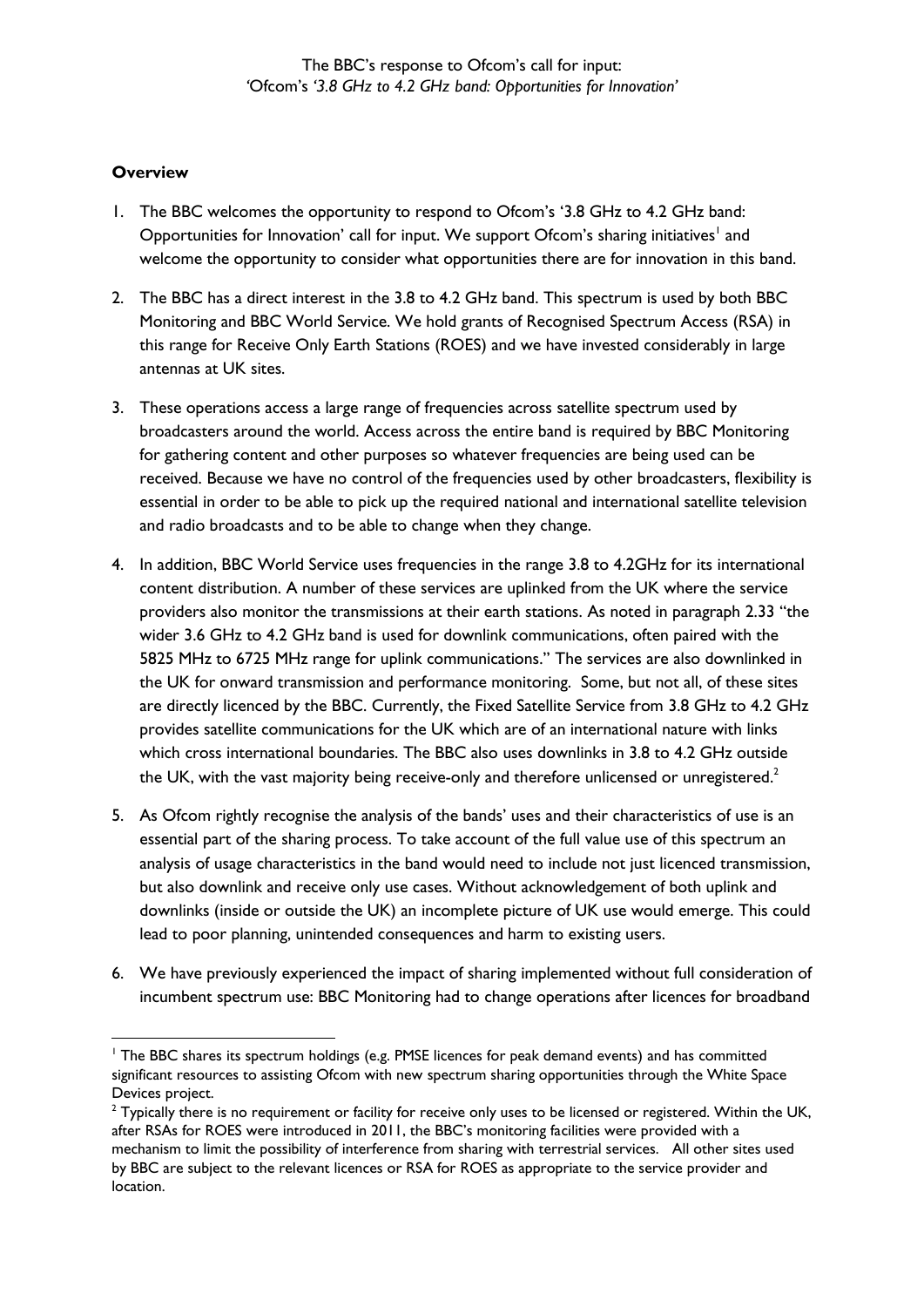The BBC's response to Ofcom's call for input: *'*Ofcom's *'3.8 GHz to 4.2 GHz band: Opportunities for Innovation'*

wireless access were awarded in 2003 without considering the impact on incumbent spectrum use. One of the problems with RSA with respect to spectrum below 3.7 GHz however was the timing of its introduction. It came into effect after *Broadband Wireless Access* licences had already been issued, and therefore only protects against interference from new licences holders, and not from existing ones – despite the fact the BBC was an incumbent user. This example serves to illustrate one of the two key issues we would like to raise in response to this consultation - the importance of sequencing in sharing planning. The timing of when protection (e.g. through the issuing of  $RSAs$ )<sup>3</sup> is offered to receive-only users is a key factor and should be built into any sharing framework as the *first* order of business.

- 7. The second concern we wish to raise is the importance of recognising complexity of the way the Fixed Satellite Service uses this band as well as the incremental benefits receive only uses bring. We welcome Ofcom's statement that this will be a central concern should sharing proceed in this band (paragraph 3.12). We would expect Ofcom to involve a call for input or consultation prior to progressing sharing initiatives to ensure existing users (including receive only users) can be considered. As we emphasised in response to Ofcom's consultation on Space Spectrum Strategy, in order to support existing benefits it will be important that Ofcom can protect existing operations which may use unknown or unlicensed receiving locations. The existing provision of RSAs in the UK between 3.8 to 4.2 GHz may assist Ofcom applying the Sharing Framework to this band. The BBC believes that sharing should be avoided unless it is possible to first recognise the presumed rights and value generated by existing users - including receive only or licence exempt users. For bands where RSA is not currently offered, or where RSA would not be suitable, this may require additional steps in implementing the sharing framework. For example, outreach and information gathering with a view to ensuring Ofcom has captured and can consider uses where licences are not required.
- 8. We set out more detailed comments below in response to the most relevant specific questions raised in the consultation.

-

 $3$  By 'protection' we mean the consideration Ofcom would give a licence or RSA holder when planning additional spectrum use.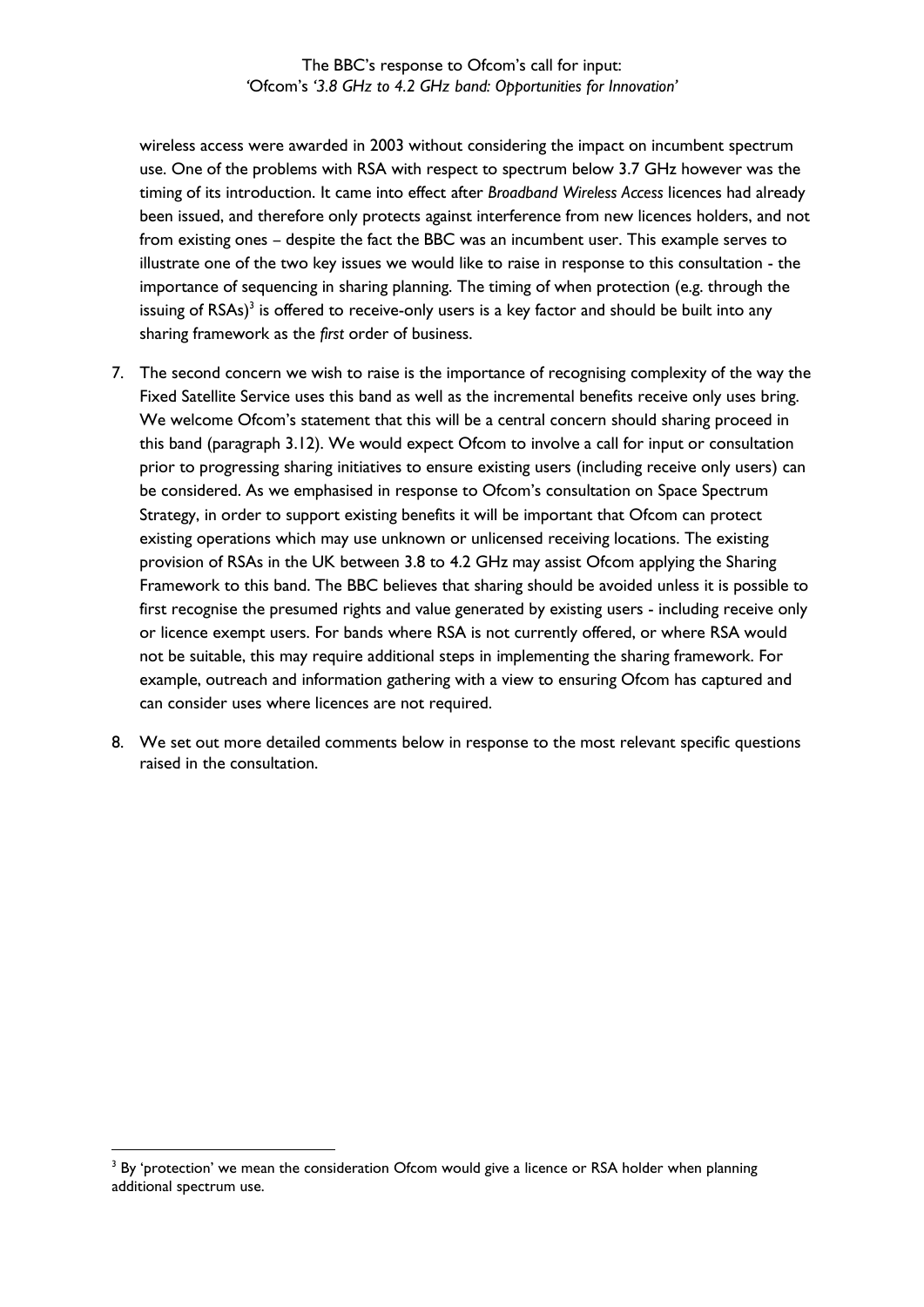## **Answers to questions in Ofcom's call for input**

*Question 2: Based on information provided in this Section, can you identify any barriers to enhanced sharing in the 3.8 GHz to 4.2 GHz band? Please use the Spectrum Sharing Framework, which identifies four types of barriers to spectrum sharing: lack of information; market barriers; technology barriers; and authorisation barriers.*

- 9. Ofcom's 'Spectrum Sharing Statement' correctly identifies that availability of information on spectrum use and spectrum demand could be a potential barrier. This is illustrated by the observation that "detailed usage information would be required for receive-only terminals" in order to enable opportunistic spectrum access (paragraph 3.5.2). At a minimum prior to sharing spectrum in new ways Ofcom will need to undertake a wide-ranging outreach effort to give receive only users the opportunity to declare their spectrum use so it can be fully considered. Overcoming this barrier will be a key challenge in many bands used by satellite, but perhaps less so in 3.8 to 4.2 GHz given RSA has been available enabling users to apply for protection if desired.
- 10. In addition, Ofcom should ensure that potential new sharers are aware that not all existing uses are featured in the interactive data Ofcom has published. For example, confidential or sensitive uses will not be included.
- 11. Authorisation barriers may also be a particular problem for receive-only users, even where RSA is in place. This is because RSA does not necessarily fully reflect existing use cases. For example, the BBC's response to Ofcom's consultation on RSA indicated that due to the sensitive reception equipment and larger dishes used by BBC Monitoring, a baseline figure for the noise temperature of 60 Kelvin was more appropriate than the 93 Kelvin proposed. This is different to the problem Ofcom raises in respect of authorisation barriers to new sharers in 3.8 to 4.2 GHz, it might still reduce sharing by making the band unsuitable for incumbents, potentially forcing incumbent users to move elsewhere. We expect Ofcom would share our view that if a lack of protection from interference through existing authorisation measures reduced sharing by moving incumbents out of the band, or to new geographic locations (potentially outside the UK) this would not represent a successful *sharing* implementation. It is therefore important that existing uses can be fully accounted for in coexistence planning.
- 12. Due to the receive only nature of BBC Monitoring operations and the requirement for our facilities to have access to a large range of frequencies across satellite spectrum used by the world's broadcasters, technology barriers are relevant. Due to the large dishes required, which are also highly susceptible to adjacent (in frequency and geography) signals, past experience of operating in this band with other terrestrial users has shown that the desired signals are often impossible to hear or see due to interference. Spectrum and particular dish elevations are effectively rendered unusable. Without careful coexistence planning, this could mean the band is less suitable for incumbent users and for the BBC's purposes if the band is shared. Filters are only suitable as a mitigation to allow sharing where a fixed frequency is used at a fixed location. Filters are not a suitable mitigation for frequency-agile applications such those of BBC Monitoring or the reception of Occasional-Use feeds where a wide range of frequencies will need to be accessed on a dynamic basis across this band. These frequencies are often not